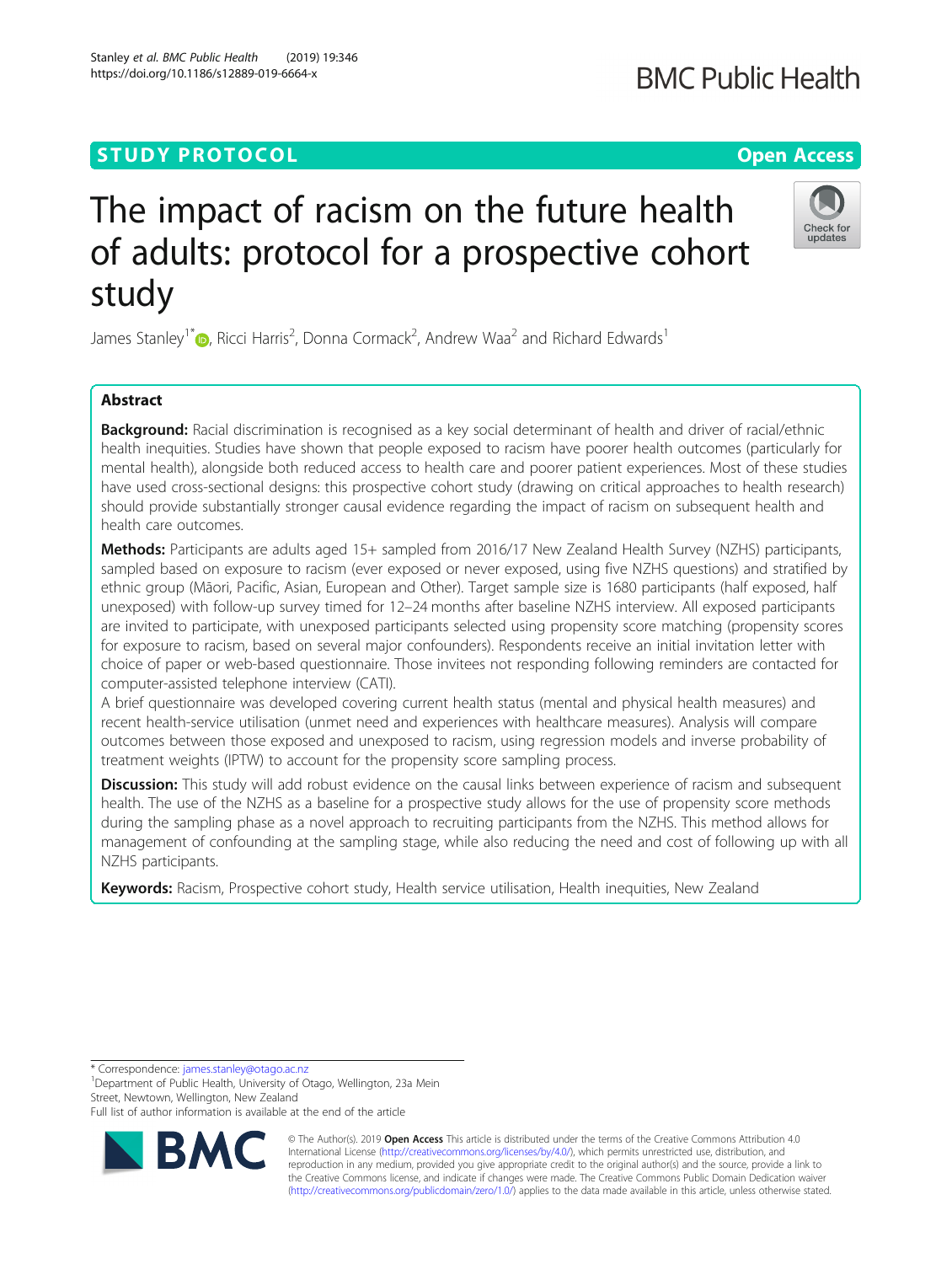## Background

Differential access to the social determinants of health both creates and maintains unjust and avoidable health inequities [[1\]](#page-8-0). In New Zealand, these inequities are largely patterned by ethnicity, particularly for Māori (the indigenous peoples) and Pacific peoples, and intertwined with ethnic distributions of socioeconomic status [\[2](#page-8-0), [3](#page-8-0)]. In models of health, racism is recognised as a key social determinant that underpins systemic ethnic health and social inequities, as is evident in New Zealand and elsewhere [\[4](#page-8-0), [5](#page-8-0)].

Racism can be understood as an organised system based on the categorisation and ranking of racial/ethnic groups into social hierarchies whereby ethnic groups are assigned differential value and have differential access to power, opportunities and resources, resulting in disadvantage for some groups and advantage for others [\[4,](#page-8-0) [6](#page-8-0)]. Historical power relationships underpin systems of racism [[7\]](#page-8-0), which in New Zealand relates specifically to our colonial history and ongoing colonial processes [\[8](#page-8-0)].

Racism can be expressed at structural and individual levels, with several taxonomies describing different levels of racism. Institutionalised racism, for example, has been defined as, "the structures, policies, practices, and norms resulting in differential access to the goods, services, and opportunities of society by race[/ethnicity]" (p. 10) [\[6](#page-8-0)]. In contrast, personally-mediated racism has been defined as, "prejudice and discrimination, where prejudice is differential assumptions about the abilities, motives, and intents of others by 'race[/ethnicity],' and discrimination is differential actions towards others by 'race[/ethnicity]'"  $(p. 10)$  [\[6](#page-8-0)].

The multifarious expressions of racism can affect health via several recognised direct and indirect pathways. Indirect pathways include differential access to societal resources and health determinants by race/ethnicity, as evidenced by long-standing ethnic inequities in income, education, employment and living standards in New Zealand, with subsequent impacts on living environments and exposure to risk and protective factors [\[4,](#page-8-0) [6](#page-8-0), [9](#page-8-0), [10\]](#page-8-0). At the individual level, experience of racism can affect health directly through physical violence and stress pathways, with negative psychological and physiological impacts leading to subsequent mental and physical health consequences. In addition, racism influences healthcare via institutions and individual health providers, leading to ethnic inequities in access to and quality of care. For example, ethnic disparities in socioeconomic status can indirectly result in differential access to care, while health provider ethnic bias can influence the quality and outcomes of healthcare interactions [[11\]](#page-8-0).

There has been considerable recent growth in research supporting a direct link between experience of racism and health. A recent systematic review and meta-analysis summarised the evidence for direct links between self-reported personally-mediated racism and negative physical and mental health outcomes [\[12](#page-8-0)], with the strongest effect sizes demonstrated for mental health. Related work has also shown that experience of racial discrimination is associated with other adverse health outcomes and preclinical indicators of disease and health risk across various ethnic groups and countries, including in New Zealand [[9,](#page-8-0) [13](#page-8-0)–[15\]](#page-8-0). Experience of racism has also been linked to a range of negative health care-related measures [[16\]](#page-8-0).

However, most studies have used cross-sectional designs: very few of the articles in a recent systematic review  $[12]$  $[12]$  used prospective or longitudinal designs  $(n =$ 30, 9% of total, including multiple articles from some studies), limiting our ability to draw strong causal conclusions as the direction of causality cannot be determined when racism exposure and health outcomes are measured at the same time. Additionally, cross-sectional studies may give biased estimates of the magnitude of association between experience of racism and health: for example, bias may occur if experience of ill health (outcome) increases reporting or perception of racism (exposure) [[12\]](#page-8-0). This is suggested by meta-analyses where effect sizes for the association between racism and mental health were larger for cross-sectional compared to longitudinal studies [[12\]](#page-8-0). Longitudinal research on the effects of racism has been particularly limited with respect to physical health outcomes and measures of healthcare access and quality  $[12, 16]$  $[12, 16]$  $[12, 16]$  $[12, 16]$  $[12, 16]$ . Finally, existing prospective studies have largely been restricted to quite specific groups (e.g. adolescents, females, particular ethnic groups), with a limited number of studies undertaken at a national population level and few with sufficient data to explore the impact of racism on the health of Indigenous populations [\[12\]](#page-8-0).

In New Zealand, reported experience of racism is substantially higher among Māori, Asian and Pacific ethnic groupings compared to European  $[3, 17]$  $[3, 17]$  $[3, 17]$  $[3, 17]$ . In our own research, we have examined cross-sectional links between reported experience of racism and various measures of adult health in New Zealand using data from the New Zealand Health Survey (NZHS), an annual national survey by the Ministry of Health including  $\sim$  13,000 adults per annum [\[2](#page-8-0), [18](#page-8-0), [19](#page-8-0)]. In these studies [\[17](#page-8-0), [20](#page-8-0)–[22](#page-8-0)] we have shown that both individual experience of racism (e.g. personal attacks or unfair treatment) and markers of structural racism (deprivation, other socioeconomic indicators) are independently associated with poor health (mental health, physical health, cardiovascular disease), health risks (smoking, hazardous alcohol consumption) and healthcare experience and use (screening, unmet need and negative patient experiences). Other New Zealand researchers have reported similar findings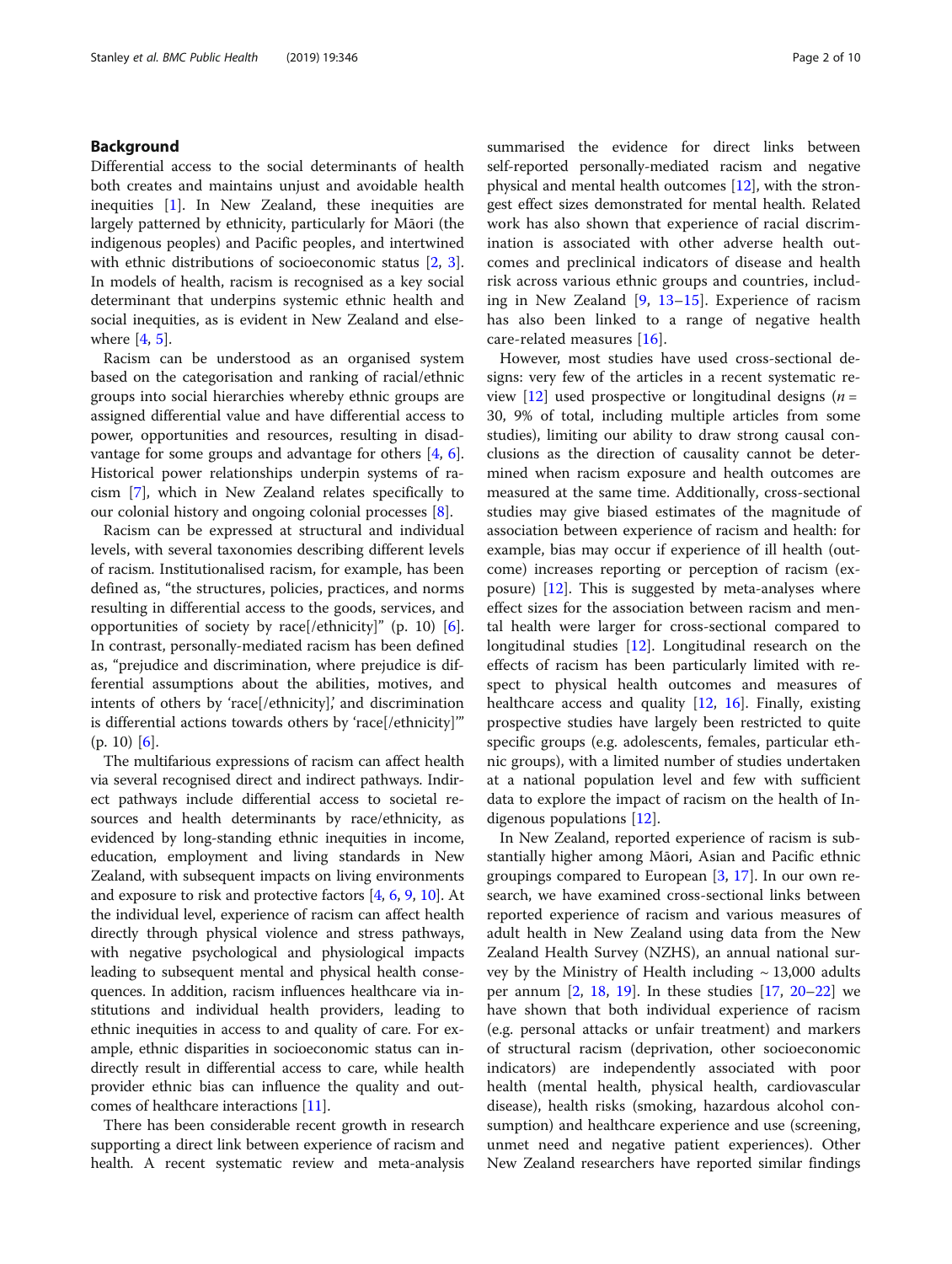<span id="page-2-0"></span>including studies among older Māori [[23\]](#page-8-0), adolescents [[24\]](#page-8-0), and for maternal and child health outcomes [\[25](#page-9-0)]. However, evidence from New Zealand prospective studies is still limited. The NZ Attitudes and Values study showed that, among Māori, experience of racism was negatively linked to subsequent wellbeing [\[26\]](#page-9-0), and the Growing Up in New Zealand study reported that maternal experience of racism (measured antenatally) was linked to a higher risk of postnatal depression among Māori, Pacific and Asian women [\[27](#page-9-0)].

While empirical evidence of the links between racism and health is growing in New Zealand, it remains limited in several areas. There is consistent evidence from cross-sectional studies for the hypothesis that racism is associated with poorer health and health care. This study seeks to build on existing research to provide more robust causal evidence using a prospective design that helps to rule out reverse causality, in order to inform policy and healthcare interventions.

## Theoretical and conceptual approaches

Addressing racism as a health determinant is intrinsically linked to addressing ethnic health inequities. In New Zealand, Māori health is of special relevance given Māori rights under the Treaty of Waitangi [[28](#page-9-0)] and the United Nations Declaration on the Rights of Indigenous People [[29\]](#page-9-0), and in recognition of the inequities for Māori across most major health indicators [[28](#page-9-0)]. We recognise the direct significance of this project to Māori and understand racism in its broader sense as underpinning our colonial history with ongoing contemporary manifestations and effects [[8\]](#page-8-0). As such, our work is informed by critical approaches to health research that are explicitly concerned with understanding inequity and transforming systems and structures to achieve the goal of health equity. This includes decolonising and transformative research principles [[30\]](#page-9-0) that influence our approach to the research question, data collection, analysis and interpretation of data, and translation of research findings. The team includes senior Māori researchers as well as advisors with experience in Māori health research and policy.

## **Methods**

## Aims and research questions

The overall aim is to examine the relationship between reported experience of racism and a range of subsequent health measures. The specific objectives are:

- 1. To determine whether experience of racism leads to poorer mental health and/or physical health.
- 2. To determine the impact of racism on subsequent use and experience of health services.

## Study design

The proposed study uses a prospective cohort study design. Respondents from the 2016/17 New Zealand Health Survey [\[2](#page-8-0), [18,](#page-8-0) [19](#page-8-0)] (NZHS) provide the source of the follow-up cohort sample and the NZHS provides baseline data. The follow-up survey will be conducted between one and two years after respondents completed the NZHS. Using the NZHS data as our sampling frame provides access to exposure status (experience of racism), along with data on a substantial number of covariates (including age, gender, and socioeconomic variables) allowing us to select an appropriate study cohort for answering our research questions. Participant follow-up will be conducted by a multi-modality survey (mail, web and telephone modalities).

## Setting

This study explores the impact of racism on health in the general NZ adult population (which is the target population of the NZHS that forms the baseline of the study).

## Participants

Participants were selected from adult NZHS 2016/17 interviewees ( $n = 13,573$ , aged 15+ at NZHS interview) who consented to re-contact for future research within a 2 year re-contact window (92% of adult respondents). The NZHS is a complex-sample design survey with an 80% response rate for adults [[18](#page-8-0)] and oversampling of Māori, Pacific, and Asian populations (who experience higher levels of racism), which facilitates studying the impact of racism on subsequent health status.

Table 1 Racism questions in the NZHS 2016/17 questionnaire [\[19\]](#page-8-0)

|                | Item # Racism question:                                                                                                                                                                                 | Response options                                                                                                                                                                                                                                                                         |
|----------------|---------------------------------------------------------------------------------------------------------------------------------------------------------------------------------------------------------|------------------------------------------------------------------------------------------------------------------------------------------------------------------------------------------------------------------------------------------------------------------------------------------|
| 1.2            | Have you ever been a victim of an ethnically motivated attack<br>(verbal or physical abuse to you or your property) in New Zealand?                                                                     | Yes, within the past 12 months<br>Yes, more than 12 months ago                                                                                                                                                                                                                           |
| 3              | Have you ever been treated unfairly (for example, kept waiting or<br>treated differently) by a health professional (that is, a doctor, nurse,<br>dentist etc) because of your ethnicity in New Zealand? | No.<br>Don't know<br>Refused<br>(n.b. items 1 and 2 are asked in a single question, but responses are<br>recorded separately. Items 3-5 also have a 'not applicable' option)<br>Respondents can record both recent (past 12 months) and historical<br>exposure (more than 12 months ago) |
| $\overline{4}$ | Have you ever been treated unfairly at work or been refused<br>a job because of your ethnicity in New Zealand?                                                                                          |                                                                                                                                                                                                                                                                                          |
| 5              | Have you ever been treated unfairly when renting or buying<br>housing because of your ethnicity in New Zealand?                                                                                         |                                                                                                                                                                                                                                                                                          |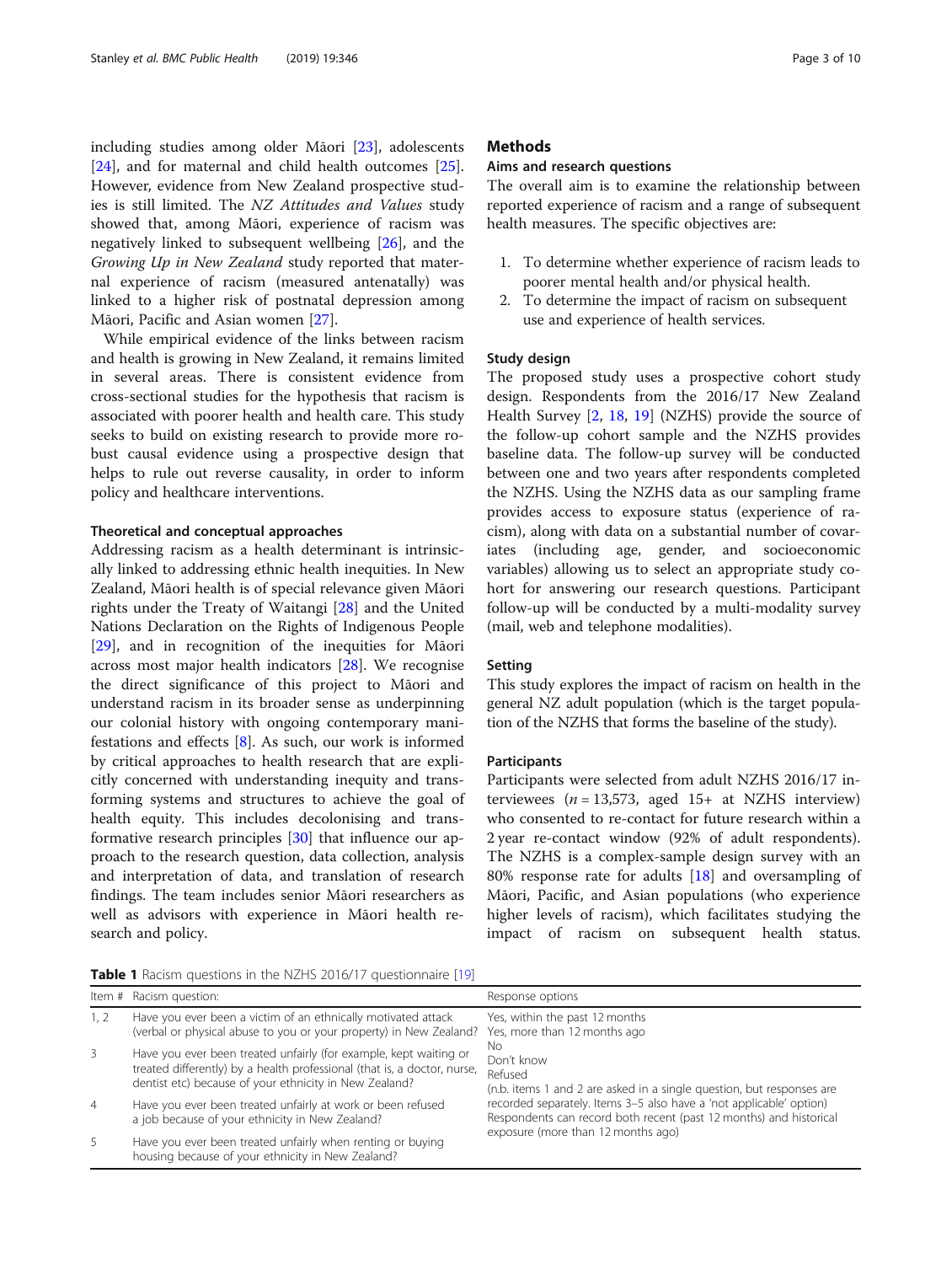<span id="page-3-0"></span>Participants who had consented to re-contact  $(n =$ 12,530) also needed to have contact details recorded and sufficient data on exposures/confounders to be included in the sampling frame  $(n = 11,775, 93.9%$  of consenting adults). All invited participants will be aged at least 16 at the time of follow-up, as at least one year will have passed since participation in the NZHS (where all participants were aged at least 15).

Exposure to racism was determined from the five previously validated NZHS items [\[31\]](#page-9-0) asked of all adult respondents (see Table [1\)](#page-2-0) about personal experience of racism across five domains (verbal and physical attack; unfair treatment in health, housing, or work). Response options for each question cover recent exposure (within the past 12 months), more historical exposure  $(>12$ months ago), or no exposure to racism.

#### Identification of exposed and unexposed individuals

Individuals were classified as exposed to racism if they answered "yes" to any question in Table [1,](#page-2-0) in either

timeframe (recent or historical: referred to as "ever" exposure). This allows for analysis restricted to the nested subset of individuals reporting recent exposure to racism (past 12 months) and those only reporting more historical exposure (> 12 months ago). The unexposed group comprised all individuals answering "No" to all five domains of experience of racism. We selected all exposed individuals for follow-up, along with a matched sample of unexposed individuals. Individuals missing exposure data were explicitly excluded.

## Matching of exposed and unexposed individuals

To address potential confounding, we used propensity score matching methods in our sampling stage to remove the impact of major confounders (as measured in the NZHS) of the causal association between experience of racism and health outcomes. Propensity score methods are increasingly used in observational epidemiology as a robust method for dealing with confounding in the analysis stage [\[32](#page-9-0)–[36](#page-9-0)] and have more recently been considered as

Table 2 List of confounders and covariates used in propensity score processing

| Variable                                           | Groups/levels                                                                                                      | Comments                                                                                                                                                                                  |
|----------------------------------------------------|--------------------------------------------------------------------------------------------------------------------|-------------------------------------------------------------------------------------------------------------------------------------------------------------------------------------------|
| VARIABLES INCLUDED IN FINAL PROPENSITY SCORE MODEL |                                                                                                                    |                                                                                                                                                                                           |
| Prioritised ethnicity                              | Māori<br>Pacific<br>Asian<br>Other (Middle Eastern, Latin American,<br>African, and Other)<br>European/NZ European | Variable used to stratify groups prior to calculation<br>of propensity scores                                                                                                             |
| Nativity                                           | Born in New Zealand<br>Born outside New Zealand                                                                    |                                                                                                                                                                                           |
| Age group                                          | Ten-year age bands (15-24, 25-34, 35-44,<br>45-54, 55-64, 65-74, 75+)                                              | Treated as categorical variable                                                                                                                                                           |
| Gender                                             | Female<br>Male                                                                                                     |                                                                                                                                                                                           |
| NZDep2013 Quintile [54]                            | Ouintiles 1-5                                                                                                      | Treated as categorical variable                                                                                                                                                           |
| Highest educational<br>qualification               | Less than upper secondary<br>Upper secondary<br>Tertiary<br>Other                                                  | "Other" category included qualification responses that could<br>not be coded to an existing response category.                                                                            |
| Employment status                                  | Currently working<br>Looking for work<br>Not in labour force<br>Not in labour force (aged 65+)<br>Other            | "Not in labour force" group split into those below and above<br>retirement age (65+).<br>"Other" category included responses that could not be coded<br>to an existing response category. |
|                                                    | VARIABLES CONSIDERED BUT NOT INCLUDED IN FINAL PROPENSITY SCORE MODEL                                              |                                                                                                                                                                                           |
| Baseline self-rated health                         | Excellent/Very good/Good<br>Fair/Poor                                                                              | Health measure: not included as analysis adjusts for baseline                                                                                                                             |
| Baseline mental distress (K10 scale)               | Continuous variable (score 0-40)                                                                                   | Health measure: not included as analysis adjusts for baseline                                                                                                                             |
| Smoking status                                     | Current smoker (at least monthly)<br>Not current smoker                                                            | Health measure: not included (also substantial missing data)                                                                                                                              |
| Index of Multiple Deprivation<br>$[55]$ (IMD)      | Decile for total IMD score                                                                                         | Overlap with NZDep quintile; did not improve balance                                                                                                                                      |
| IMD [55] Employment Subscale                       | Decile for employment measures in local area                                                                       | Overlap with NZDep quintile (individual level employment<br>also already included)                                                                                                        |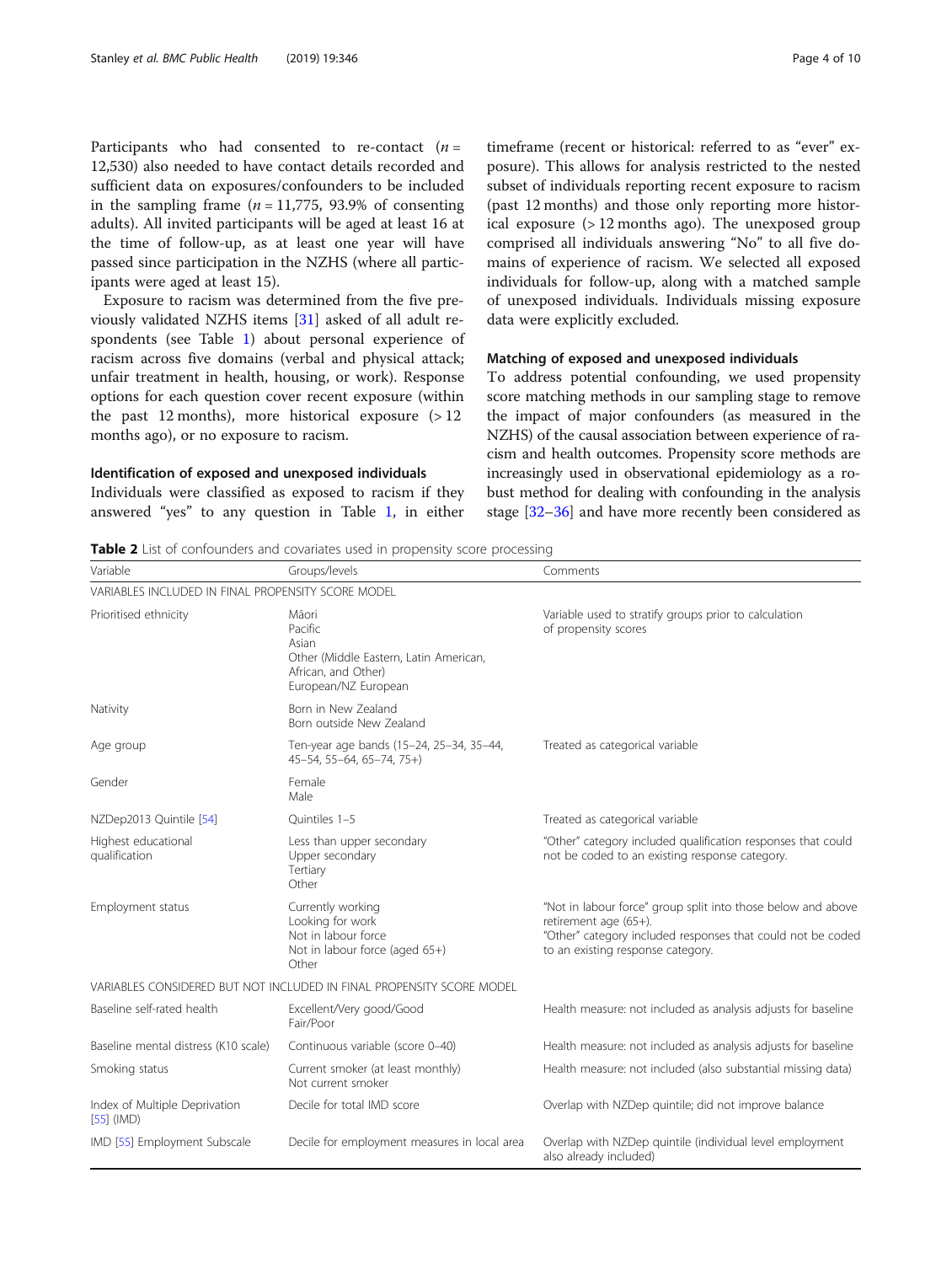

a useful approach for secondary sampling of participants from existing cohorts for subsequent follow up [[37](#page-9-0)].

All exposed NZHS respondents will be invited into the follow-up survey. To find matched unexposed individuals, potential participants were stratified based on self-reported ethnicity (Māori, Pacific, Asian, European and Other; using prioritised ethnicity for individuals identifying with more than one grouping) [\[38\]](#page-9-0) and then further matched for potential sociodemographic and socioeconomic confounders using propensity score methods [\[39,](#page-9-0) [40\]](#page-9-0). Stratification by ethnicity reflects the differential prevalence of racism by ethnic group, and furthermore allows ethnically-stratified estimates of the impact of racism [[22](#page-8-0)].

Propensity scores were modelled using logistic regression for "ever" exposure to racism based on major confounder variables of the association between racism and poor health (Table [2\)](#page-3-0), with modelling stratified by ethnic group. Selection of appropriate confounders was based on past work using cross-sectional analysis of the 2011/ 12 NZHS (e.g. [[21,](#page-8-0) [22\]](#page-8-0)) and the wider literature that informed the conceptual model for the project. Some additional variables were considered for inclusion in the matching process but were removed prior to finalisation (details in Table [2\)](#page-3-0).

Within each ethnic group stratum, exposed individuals were matched with unexposed individuals (1:1 matching) based on propensity scores to make these two groups approximately exchangeable (confounders balanced between exposure groups). The matching process [[41\]](#page-9-0) used nearest neighbour matching as implemented in MatchIt [[42\]](#page-9-0) in R 3.4 (R Institute, Vienna, Austria). As the

propensity score modelling is blind to participants' future outcome status, the final propensity score models were refined using just the baseline NZHS data to achieve maximal balance of confounders between exposure groups, without risking bias to the subsequent primary causal analyses [[39\]](#page-9-0). Balance between groups was then checked on all matching variables prior to finalisation of the sampling lists.

## Questionnaire development

Development of the follow-up questionnaire was informed by a literature review and a conceptual model (Figs. 1 and 2) of the potential pathways from racism to health outcomes (Fig. 1) and health service utilisation (Fig. 2) [\[4,](#page-8-0) [10](#page-8-0), [16](#page-8-0), [43](#page-9-0), [44\]](#page-9-0). The literature review focussed on longitudinal studies of racism and health among adolescents and adults that included health or health service outcomes. The literature review covered longitudinal studies post-dating the 2015 systematic review by Paradies et al. [[12\]](#page-8-0), using similar search terms for papers between 2013 and 2017 indexed in Medline and PubMed databases, alongside additional studies from systematic reviews [\[12](#page-8-0), [16](#page-8-0)].

We used several criteria for considering and prioritising variables for the questionnaire. The conceptual model also informed prioritisation of variables for the questionnaire. For outcome measures, these included: alignment with study aims and objectives; existing evidence of a relationship between racism and outcome; New Zealand evidence of ethnic inequities in outcome; previous cross-sectional relationships between racism and outcome in New Zealand data; availability of

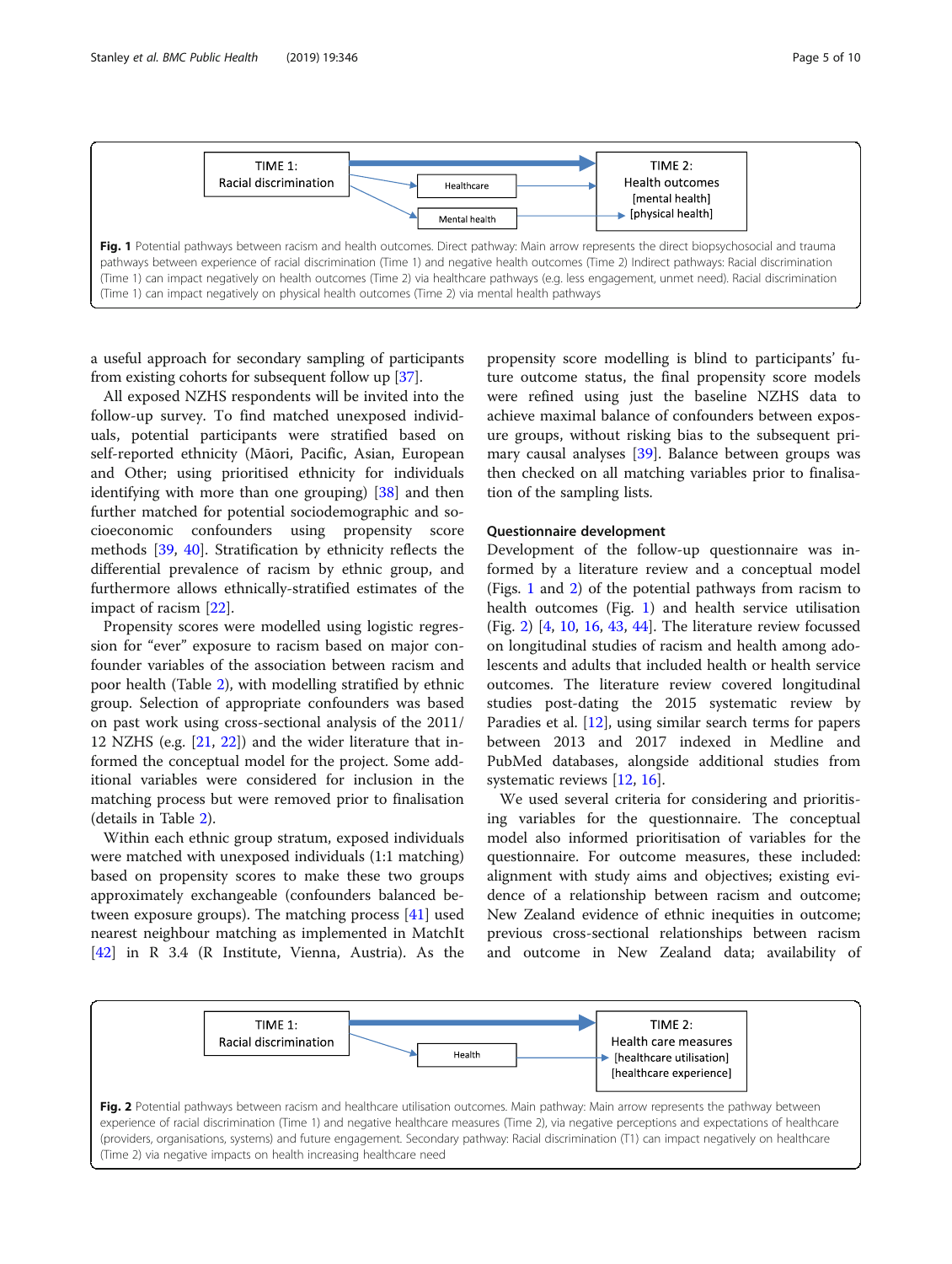baseline measures (for health outcomes); plausibility of health effects manifesting within a 1–2 year follow-up period; and data quality (e.g. validated measures, low missing data, questions suitable for multimodal administration). Mediators and confounders were considered for variables not available in the baseline NZHS survey, as was recent experience of racism (following the NZHS interview) to provide additional measurement of exposure to recent racism. A final consideration for prioritising items for inclusion was keeping the length of the questionnaire short in order to maximise response rates (while being able to fully address the study aims). The questionnaire was extensively discussed by the research team and reviewed by the study advisors prior to finalisation.

## **Outcomes**

Table [3](#page-6-0) summarises the outcome measures by topic domain and original source (with references). The final questionnaire content can be found in the Additional file [1](#page-7-0), and includes: health outcome measures of mental and physical health (using SF12-v2 and K10 scales); health service measures (unmet need, satisfaction with usual medical centre, experiences with general practitioners); experience of racism in the last 12 months (adapted from items in the NZHS); and variables required to restrict data (e.g. having a usual medical centre, type of centre, having a General Practitioner [GP] visit in the last 12 months) or potential confounder and mediator variables not available at baseline (e.g. number of GP visits).

## Recruitment and data collection

Recruitment is currently underway. The sampling phase provided a list of potential participants for invitation, and recruitment for the follow-up survey uses the contact details from the NZHS interview (physical address, mobile/landline telephone, and email address if available). Recruitment will take place over three tranches to (1) manage fieldwork capacity and (2) allow tracking of response rates and adaptation of contact strategies if recruitment is sub-optimal.

To maximise response rates, we chose to use a multi-modal survey [[45](#page-9-0)]. Participants are invited to respond by a paper questionnaire included with the initial invitation letter (questionnaire returned by pre-paid post), by self-completed online questionnaire, or by computer-assisted telephone interview (CATI, on mobile or landline.) A pen is included in the study invitation to improve initial engagement with the paper-based survey [[46\]](#page-9-0). Participants completing the survey are offered a NZ\$20 gift card to recognise their participation. The contact information contains instructions for opting out of the study.

Those participants not responding online or by post receive a reminder postcard mailed out two weeks after the initial letter, containing a link to the web survey and a note that the participant will be contacted by telephone in two weeks' time.

Two weeks after the reminder postcard (four weeks post-invitation) remaining non-respondents are contacted using CATI processes. For those with mobile phone numbers or email addresses, a text (SMS) or email reminder is sent two days before the telephone contact phase. Once contact is made by telephone, the interviewer asks the participant to complete the survey over the telephone at that time or organises a subsequent appointment (interview duration approximately 15 min). Interviewers make up to seven telephone contact attempts for each participant, using all recorded telephone numbers. Respondents who decline to complete the full interview at telephone follow-up are asked to consider answering two priority questions (self-rated health and any unmet need for healthcare in the last 12 months: questions 1 and 8 in Table [3](#page-6-0) and Additional file [1](#page-7-0)).

Past surveys conducted in NZ have frequently noted lower response rates and hence under-representation of Māori [\[47,](#page-9-0) [48](#page-9-0)]. Drawing on Kaupapa Māori research principles, we are explicitly aiming for equitable response rates of Māori to ensure maximum power for ethnically stratified analysis. This involves providing culturally appropriate invitations and interviewers for participants, and actively monitoring response rates by ethnicity during data collection to allow longer and more frequent follow-up of Māori, Pacific and Asian participants if required [\[48](#page-9-0), [49](#page-9-0)]. The use of a multi-modal survey is also expected to minimise recruitment problems inherent to any single modality (e.g. lower phone ownership or internet access in some ethnic groups).

We have contracted an external research company to co-ordinate recruitment and data collection fieldwork under our supervision (covering all contact processes described here), which follows recruitment and data management protocols set by our research team.

#### Statistical analysis

Propensity score methods for the sampling stage are described above: this section focuses on causal analyses for health outcomes in the achieved sample. The sampling frame selects participants based on "ever" experience of racism, which is our exposure definition.

All analyses will account for both the complex survey sampling frame (weights, strata and clusters from the NZHS) and the secondary sampling phase (selection based on propensity scores). Complex survey data will be handled using software to account for these designs (e.g. survey package  $[50]$  $[50]$  $[50]$  in R); propensity scores will be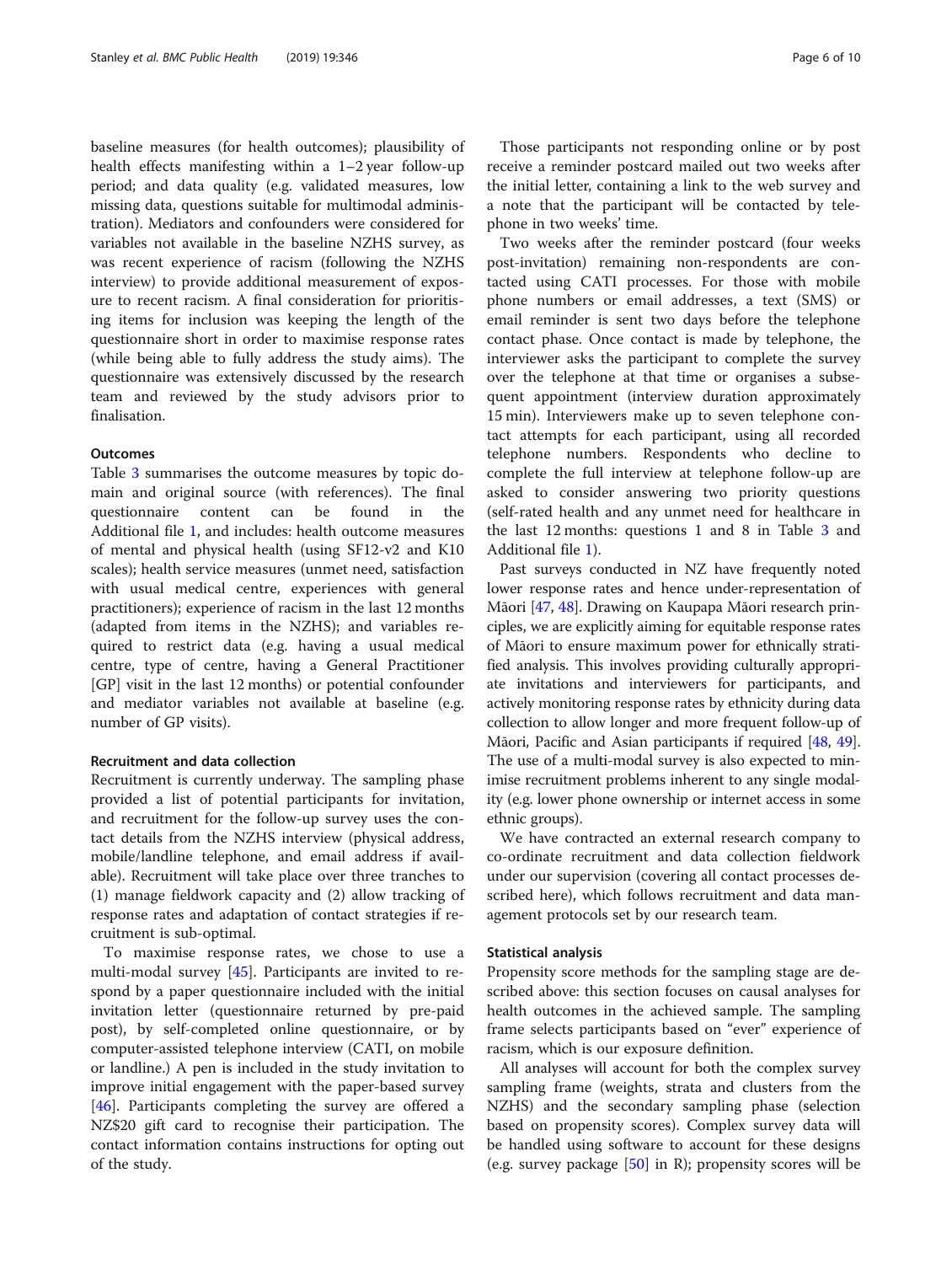| Topic                                         | Outcome variable (Q# in questionnaire)                                                                                                                                                                                                                                                                    | Notes                                                              | Sources and references                                            |
|-----------------------------------------------|-----------------------------------------------------------------------------------------------------------------------------------------------------------------------------------------------------------------------------------------------------------------------------------------------------------|--------------------------------------------------------------------|-------------------------------------------------------------------|
| Mental health                                 | Kessler 10 (K10) psychological distress<br>in last 4 weeks (Q9)<br>SF-12v2 Mental Health sub-scale (Q1-7)                                                                                                                                                                                                 | SF-12v2 not included in Additional file 1<br>(copyrighted)         | 2016/17 NZHS [19, 56-58]                                          |
| Physical health                               | SF-12v2 Physical Health sub-scale(Q1-7)                                                                                                                                                                                                                                                                   | SE-12v2 not included in Additional file 1<br>(copyrighted)         | 2016/17 NZHS [19, 57, 58]                                         |
| Self-rated health                             | First item of SF-36/SF-12 (Q1)                                                                                                                                                                                                                                                                            |                                                                    | 2016/17 NZHS [19]                                                 |
| Unmet health care need                        | Any unmet health care need (Q8)<br>Any unmet need for mental health,<br>including substance abuse (Q10)<br>Any unmet need for General Practitioner<br>(GP) visit (Q20, 21)                                                                                                                                | All cover last 12 months                                           | Australian GSS [59, 60]<br>2016/17 NZHS [19]<br>2011/12 NZHS [61] |
| Health care centre                            | Has a usual health care centre (Q11)<br>Type of usual health care centre (Q12)<br>Satisfaction with usual medical centre (Q13)                                                                                                                                                                            | Satisfaction asked for last 12 months<br>(if visited usual centre) | 2016/17 NZHS [19]<br>2011/12 NZHS [61]                            |
| Health care experience                        | Saw GP in last 12 months for own health (Q14)<br>Number of times saw GP last 12 months (Q15)<br>Experience with GP on last visit (Q16-19):<br>Explained conditions/treatment (Q16)<br>Involved patient in decisions (Q17)<br>Treated with respect & dignity (Q18)<br>Has confidence and trust in GP (Q19) |                                                                    | 2016/17 NZHS [19]<br>2011/12 NZHS [61]                            |
| Recent experience<br>of racial discrimination | See NZHS questions in Table 1 (Q22-25)                                                                                                                                                                                                                                                                    | Adapted NZHS questions (Table 1)<br>for last 12 months             | 2016/17 NZHS [19]                                                 |

<span id="page-6-0"></span>Table 3 Topics covered in questionnaire, with outcome variables

handled in the main analysis by using inverse probability of treatment weights (IPTW) combined with the sampling weights [\[51\]](#page-9-0).

Linear regression methods will be used to compare change in continuous outcome measures (e.g. K10 score) by estimating mean score at follow-up, adjusted for baseline. Analysis of dichotomous categorical outcomes (e.g. self-rated health) will use logistic regression methods, again adjusted for baseline (for health outcomes). We will conduct analyses stratified by ethnic group to explore whether the impact of racism differs by ethnic group. Models will adjust for confounders included in creating the propensity scores (doubly-robust estimation) to address residual confounding not fully covered by the propensity score approach [[52\]](#page-9-0). Analysis for other outcomes will use similar methods.

As we hypothesise that some outcomes (e.g. self-reported mental distress) will be more strongly influenced by recent experience of racism, we will also examine our main outcomes restricted to those only reporting historical (more than 12 months ago) or recent (last 12 months) racism at baseline. These historical and recent experience groups (and corresponding unexposed individuals) form nested sub-groups of the total cohort, and so analysis will follow the same framework outlined above. Experience of racism in the last 12 months (measured at follow-up) will be examined in cross-sectional analyses and in combination with baseline measures of racism to create a measure to examine the cumulative impact of racism on outcomes.

## Sensitivity analyses

While the sampling invitation lists are based on matched samples, we have no control about specific individuals choosing to participate in the follow-up survey, and so the original matching is unlikely to be maintained in the achieved sample. We will conduct sensitivity analyses using re-matched data (based on propensity scores for those participating in follow-up) to allow for re-calibration of exposed and unexposed groups in the achieved sample.

To consider potential for bias due to non-response in our follow-up sample, we will compare NZHS 2016/17 cross-sectional data for responders and non-responders on baseline sociodemographic, socioeconomic, and baseline health variables.

## Sample size

Based on NZHS 2011/12 responses, we anticipated a total pool of 2100 potential participants with "ever" experience of racism, with approximately 1100 expected to be Māori/Pacific/Asian ethnicity, and 10,000 with no report of racism (at least 2 unexposed per exposed individual in each ethnic group).

For the main analyses (based on "ever" experience of racism) we assumed a conservative follow-up rate of 40%, giving a final sample size of at least 840 exposed individuals. This response rate includes re-contact and agreement to participate, based on past experience recruiting NZHS participants for other studies and the relative length of the current survey questionnaire.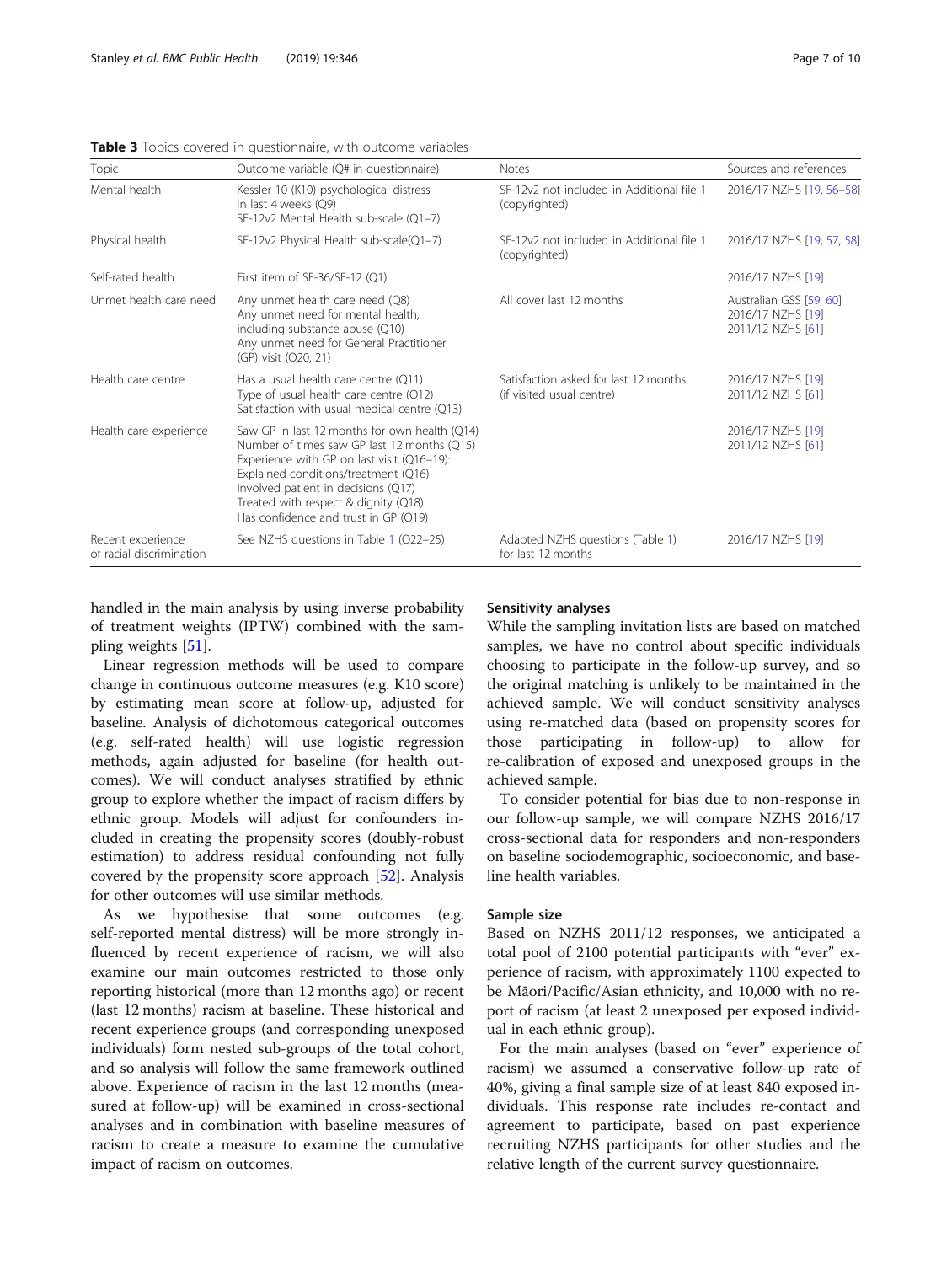<span id="page-7-0"></span>Initial projections (based on NZHS2011/12 data) indicated sufficient numbers of unexposed individuals for 1:1 matching based on ethnicity and propensity scores. This gives a feasible total sample size of  $n = 1680$ , providing substantial power for the K10 mental health outcome (standard deviation  $= 6.5$ :  $> 95\%$  power to detect difference in change of 2 units of K10 between groups.) For the second main health outcome (change in self-rated health), this sample size will have > 85% power for a difference between 8% of those exposed to racism having worse self-reported health at follow-up (relative to baseline) compared to 5% of unexposed individuals.

For analyses of effects stratified by ethnicity, we expect  $> 95\%$  power for Māori participants ( $n = 280$  each exposed and unexposed) for the K10 outcome (assumptions as above); change in self-rated health will have 80% power for a difference between 12% of exposed individuals having worse self-reported health at follow-up (relative to baseline) compared to 5% of unexposed individuals. Stratified estimates for Pacific and Asian groups will have poorer precision, but should still provide valid comparisons.

## Ethical approval and consent to participate

The study involves recruiting participants who have already completed the NZHS interview (including questions on racial discrimination) The NZHS as conducted by the Ministry of Health has its own ethical approval (MEC/10/10/103) and participants are only invited onto the present study if they explicitly consented (at the time of completing the NZHS) to re-contact for future health research. The current study was reviewed and approved by the University of Otago's Human Ethics (Health) Committee prior to commencement of fieldwork (reference: H17/094). Participants provided informed consent to participate at the time of completing the follow-up survey depending on response modality: implicitly through completion and return of the paper survey which stated "By completing this survey, you indicate that you understand the research and are willing to participate" (see Additional file 1: a separate written consent document was not required by the ethics committee); in the online survey by responding "yes" to a similarly worded question that they understood the study and agreed to take part (recorded as part of data collection, and participation could not continue unless ticked), or by verbal consent in a similar initial question in the telephone interview (since written consent could not be collected in this setting). These consent methods were approved by the reviewing Ethics committee [[53](#page-9-0)]. Ethical approval for the study included using the same consent processes for those participants aged 16 to 18 as for older participants.

## **Discussion**

This study will contribute robust evidence to the limited national and international literature from prospective studies on the causal links between experience of racism and subsequent health. The use of the NZHS as the baseline for the prospective study capitalises on the inclusion of racism questions in that survey to provide a unique and important opportunity to build on and substantially strengthen the current evidence base for the impact of racism on health using data spanning the entire New Zealand adult population. In addition, our use of propensity scores in the sampling phase is a novel approach to prospective recruitment of participants from the NZHS. This approach should manage confounding while reducing the need (and cost) of following up all NZHS participants, without compromising the internal validity of the results. The novel methods developed for using the NZHS as the base for a prospective cohort study will have wider application to other health priority areas. One general limitation of this approach is that baseline data (for both propensity score development and baseline health measures) is limited to the data captured in the existing larger survey. We anticipate that this study will assist in prioritising racism as a health determinant and inform the development of anti-racism interventions in health service delivery and policy making.

## Current stage of research

Funding for this project began October 1st 2017. The first set of respondent invitations was mailed out on July 12th 2018; fieldwork for the final tranche of invitations was underway at the time of submission and is expected to be completed by 31 December 2018. Analysis and reporting will take place in mid-to-late 2019.

## Additional file

[Additional file 1:](https://doi.org/10.1186/s12889-019-6664-x) Questionnaire used in follow-up survey. (PDF 919 kb)

#### Abbreviations

CATI: Computer Assisted Telephone Interview; GP: General Practitioner; GSS: General Social Survey; IMD: Index of Multiple Deprivation; IPTW: Inverse Probability of Treatment Weights; K10: Kessler 10; NZ: New Zealand; NZDep: New Zealand Deprivation Index; NZHS: New Zealand Health Survey; SF-12/SF-36: 12/36-Item Short Form Survey; SMS: short message service

#### Acknowledgements

We would like to acknowledge the assistance of the Ministry of Health's New Zealand Health Survey Team for facilitating access to the NZHS data and respondent lists, and for help with constructing the questionnaire (including providing the Helpline contact template).

We would also like to acknowledge the expertise and input of our project advisory team: Natalie Talamaivao (Senior Advisor, Māori Health Research, Ministry of Health), Associate Professor Bridget Robson (Director, Eru Pōmare Māori Health Research Centre, University of Otago, Wellington), and Dr. Sarah-Jane Paine (Senior Research Fellow, University of Auckland and University of Otago, Wellington). Thanks also to Ms. Ruruhira Rameka (Eru Pōmare Māori Health Research Centre, University of Otago, Wellington) for providing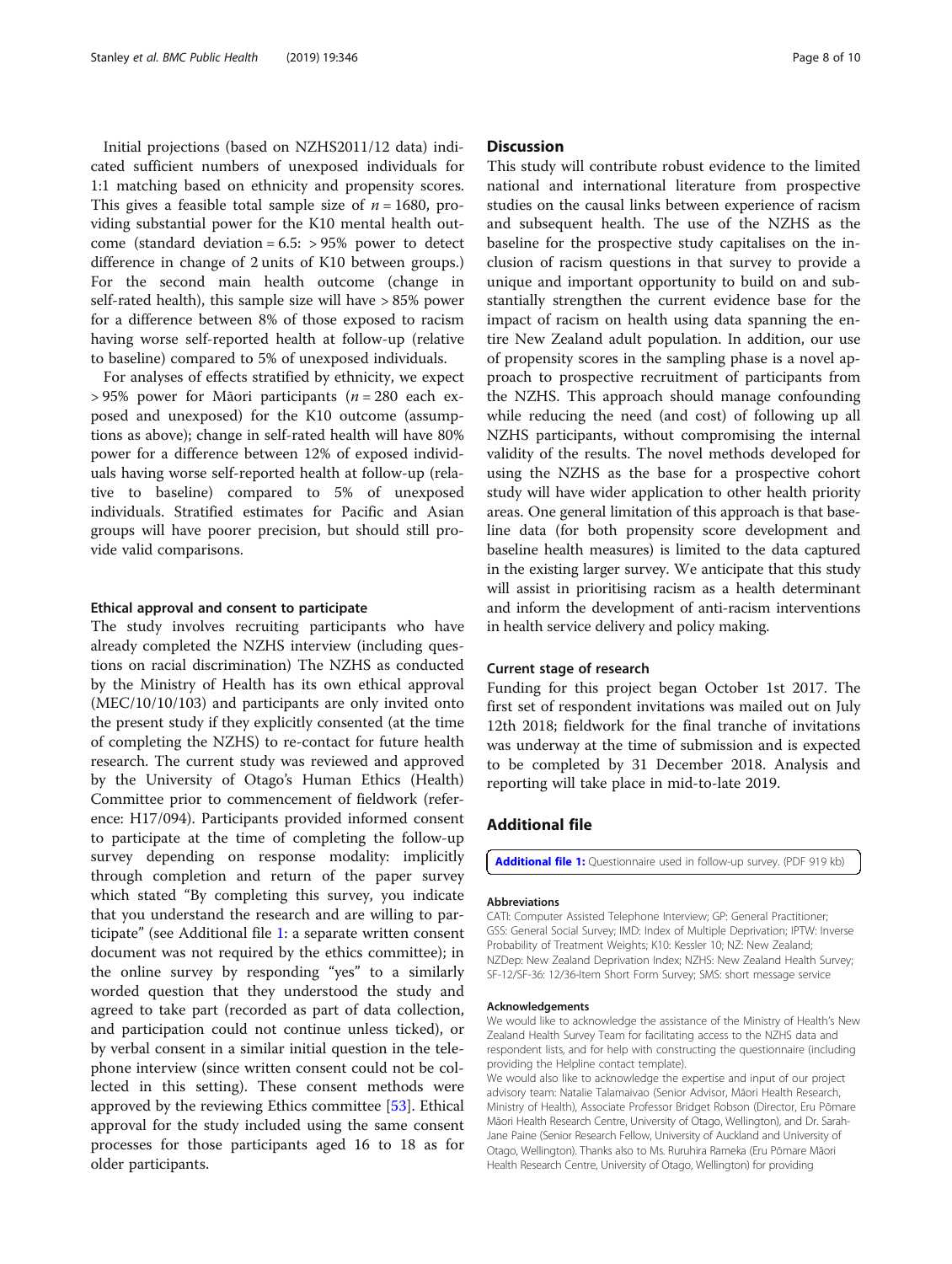<span id="page-8-0"></span>data collection and other fieldwork for the follow-up survey.

#### Funding

This project was funded by the Health Research Council of New Zealand (HRC 17–066). The funding body approved the study but has no further role in the study design or outputs from the study.

#### Availability of data and materials

Data from the follow-up study is not available to other researchers as participants did not provide their consent for data sharing. The NZHS 2016/17 data used as the baseline for the study described in this protocol is available to approved researchers subject to the New Zealand Ministry of Health's Survey Microdata Access agreement [https://www.health.govt.nz/nz-health-statistics/national-collec](https://www.health.govt.nz/nz-health-statistics/national-collections-and-surveys/surveys/access-survey-microdata) [tions-and-surveys/surveys/access-survey-microdata.](https://www.health.govt.nz/nz-health-statistics/national-collections-and-surveys/surveys/access-survey-microdata)

## Authors' contributions

JS and RH initiated the project and are co-principal investigators of the study, and jointly led writing of the grant application and this protocol paper. JS designed the sampling plan, led the development of the contact protocol, led the development of the statistical analysis plan, contributed to revising the questionnaire, and is guarantor of the paper. RH designed the questionnaire, contributed to development of the sampling and contact protocol, and co-led the statistical analysis plan. DC led the conceptual plan with support from RH. AW and RE contributed to the contact protocol. DC, AW and RE all contributed to writing the grant application, revising the questionnaire and sampling plans, and revising the draft protocol paper. All authors read and approved the final version of the manuscript.

## Ethics approval and consent to participate

The follow-up study protocol and questionnaire were approved by the University of Otago's Human Ethics (Health) Committee prior to commencement of fieldwork (reference: H17/094). The NZHS has its own ethical approval as granted to the New Zealand Ministry of Health (NZ Multi-Region Ethics Committee, MEC/ 10/10/103), and consent for re-contact was gained from participants at the time of their NZHS interview. Participants provided informed consented to participate at the time of completing the follow-up survey: implicitly through completion and return of the paper survey which stated "By completing this survey, you indicate that you understand the research and are willing to participate"; in the online survey by responding "yes" to a similarly worded question that they understood the study and agreed to take part, or by verbal consent in a similar initial question in the telephone interview.

#### Consent for publication

Not applicable.

#### Competing interests

JS, RH, DC, AW, and RE report funding from the Health Research Council of New Zealand to complete this work. JS and RH report personal fees from the Health Research Council of New Zealand for service as external members on committees (neither are employees of the HRC), outside the scope of the current work.

## Publisher's Note

Springer Nature remains neutral with regard to jurisdictional claims in published maps and institutional affiliations.

#### Author details

<sup>1</sup>Department of Public Health, University of Otago, Wellington, 23a Mein Street, Newtown, Wellington, New Zealand. <sup>2</sup>Eru Pōmare Māori Health Research Centre, University of Otago, Wellington, 23a Mein Street, Newtown, Wellington, New Zealand.

## Received: 28 November 2018 Accepted: 15 March 2019 Published online: 28 March 2019

#### References

1. Commission on Social Determinants of Health. Closing the gap in a generation: health equity through actions on the social determinants of health. Geneva: World Health Organization; 2008.

- 2. Ministry of Health. Annual Update of Key Results 2016/17: New Zealand Health Survey 2017 [Available from: [https://www.health.govt.nz/publication/](https://www.health.govt.nz/publication/annual-update-key-results-2016-17-new-zealand-health-survey) [annual-update-key-results-2016-17-new-zealand-health-survey.](https://www.health.govt.nz/publication/annual-update-key-results-2016-17-new-zealand-health-survey) accessed 13/ 09/2018].
- 3. Ministry of Social Development. The Social Report 2016: Te pūrongo oranga tangata. Wellington: Ministry of Social Development; 2016.
- 4. Williams DR, Mohammed SA. Racism and health I: pathways and scientific evidence. Am Behav Sci. 2013;57(8). [https://doi.org/10.1177/0002764213487340.](https://doi.org/10.1177/0002764213487340)
- 5. Reid P, Robson B. Understanding health inequities. In: Robson B, Harris R, editors. Hauora: Maori standards of health IV a study of the years 2000– 2005. Wellington: Te Ropu Rangahau Hauora a Eru Pomare; 2007. p. 3–10.
- 6. Jones C. Confronting institutionalized racism. Phylon. 2002;50:7–22.
- 7. Garner S. Racisms: An introduction. London/Thousand Oaks CA: Sage; 2010.<br>8. Recares L. Cormack D. Harris R. Ethnic density and area deprivation:
- 8. Becares L, Cormack D, Harris R. Ethnic density and area deprivation: neighbourhood effects on Maori health and racial discrimination in Aotearoa/New Zealand. Soc Sci Med. 2013;88:76–82. [https://doi.org/10.1016/](https://doi.org/10.1016/j.socscimed.2013.04.007) [j.socscimed.2013.04.007](https://doi.org/10.1016/j.socscimed.2013.04.007).
- Paradies YC. Defining, conceptualizing and characterizing racism in health research. Crit Public Health. 2006;16(2):143–57. [https://doi.org/10.1080/](https://doi.org/10.1080/09581590600828881) [09581590600828881.](https://doi.org/10.1080/09581590600828881)
- 10. Krieger N. Methods for the scientific study of discrimination and health: an ecosocial approach. Am J Public Health. 2012;102(5):936–44. [https://doi.org/](https://doi.org/10.2105/AJPH.2011.300544) [10.2105/AJPH.2011.300544.](https://doi.org/10.2105/AJPH.2011.300544)
- 11. Jones CP. Invited commentary: "race," racism, and the practice of epidemiology. Am J Epidemiol. 2001;154(4):299–304; discussion 05-6.
- 12. Paradies Y, Ben J, Denson N, et al. Racism as a determinant of health: a systematic review and meta-analysis. PLoS One. 2015;10(9):e0138511. [https://doi.org/10.1371/journal.pone.0138511.](https://doi.org/10.1371/journal.pone.0138511)
- 13. Lewis TT, Cogburn CD, Williams DR. Self-reported experiences of discrimination and health: scientific advances, ongoing controversies, and emerging issues. Annu Rev Clin Psychol. 2015;11:407–40. [https://doi.org/10.](https://doi.org/10.1146/annurev-clinpsy-032814-112728) [1146/annurev-clinpsy-032814-112728.](https://doi.org/10.1146/annurev-clinpsy-032814-112728)
- 14. Gee GC, Ro A, Shariff-Marco S, et al. Racial discrimination and health among Asian Americans: evidence, assessment, and directions for future research. Epidemiol Rev. 2009;31:130–51. [https://doi.org/10.1093/epirev/mxp009.](https://doi.org/10.1093/epirev/mxp009)
- 15. Williams DR, Mohammed SA. Discrimination and racial disparities in health: evidence and needed research. J Behav Med. 2009;32(1):20–47. [https://doi.](https://doi.org/10.1007/s10865-008-9185-0) [org/10.1007/s10865-008-9185-0](https://doi.org/10.1007/s10865-008-9185-0).
- 16. Ben J, Cormack D, Harris R, et al. Racism and health service utilisation: a systematic review and meta-analysis. PLoS One. 2017;12(12):e0189900. [https://](https://doi.org/10.1371/journal.pone.0189900) [doi.org/10.1371/journal.pone.0189900](https://doi.org/10.1371/journal.pone.0189900) published Online First: 2017/12/19.
- 17. Harris R, Cormack D, Tobias M, et al. The pervasive effects of racism: experiences of racial discrimination in New Zealand over time and associations with multiple health domains. Soc Sci Med. 2012;74(3):408–15. [https://doi.org/10.1016/j.socscimed.2011.11.004.](https://doi.org/10.1016/j.socscimed.2011.11.004)
- 18. Ministry of Health. Methodology report 2016/17: New Zealand health survey. Wellington: Ministry of Health; 2017.
- 19. Ministry of Health. Content guide 2016/17: New Zealand health survey. Wellington: Ministry of Health; 2017.
- 20. Harris R, Cormack D, Tobias M, et al. Self-reported experience of racial discrimination and health care use in New Zealand: results from the 2006/ 07 New Zealand health survey. Am J Public Health. 2012;102(5):1012–9. <https://doi.org/10.2105/AJPH.2011.300626>.
- 21. Harris RB, Cormack DM, Stanley J. Experience of racism and associations with unmet need and healthcare satisfaction: the 2011/12 adult New Zealand health survey. Aust N Z J Public Health. 2018. [https://doi.org/10.](https://doi.org/10.1111/1753-6405.12835) [1111/1753-6405.12835](https://doi.org/10.1111/1753-6405.12835) published Online First: 2018/10/09.
- 22. Harris RB, Stanley J, Cormack DM. Racism and health in New Zealand: prevalence over time and associations between recent experience of racism and health and wellbeing measures using national survey data. PLoS One. 2018;13(5):e0196476. <https://doi.org/10.1371/journal.pone.0196476> published Online First: 2018/05/04.
- 23. Dyall L, Kepa M, Teh R, et al. Cultural and social factors and quality of life of Maori in advanced age. Te puawaitanga o nga tapuwae kia ora tonu - life and living in advanced age: a cohort study in New Zealand (LiLACS NZ). N Z Med J. 2014;127(1393):62–79.
- 24. Crengle S, Robinson E, Ameratunga S, et al. Ethnic discrimination prevalence and associations with health outcomes: data from a nationally representative cross-sectional survey of secondary school students in New Zealand. BMC Public Health. 2012;12:45. [https://doi.org/](https://doi.org/10.1186/1471-2458-12-45) [10.1186/1471-2458-12-45](https://doi.org/10.1186/1471-2458-12-45).